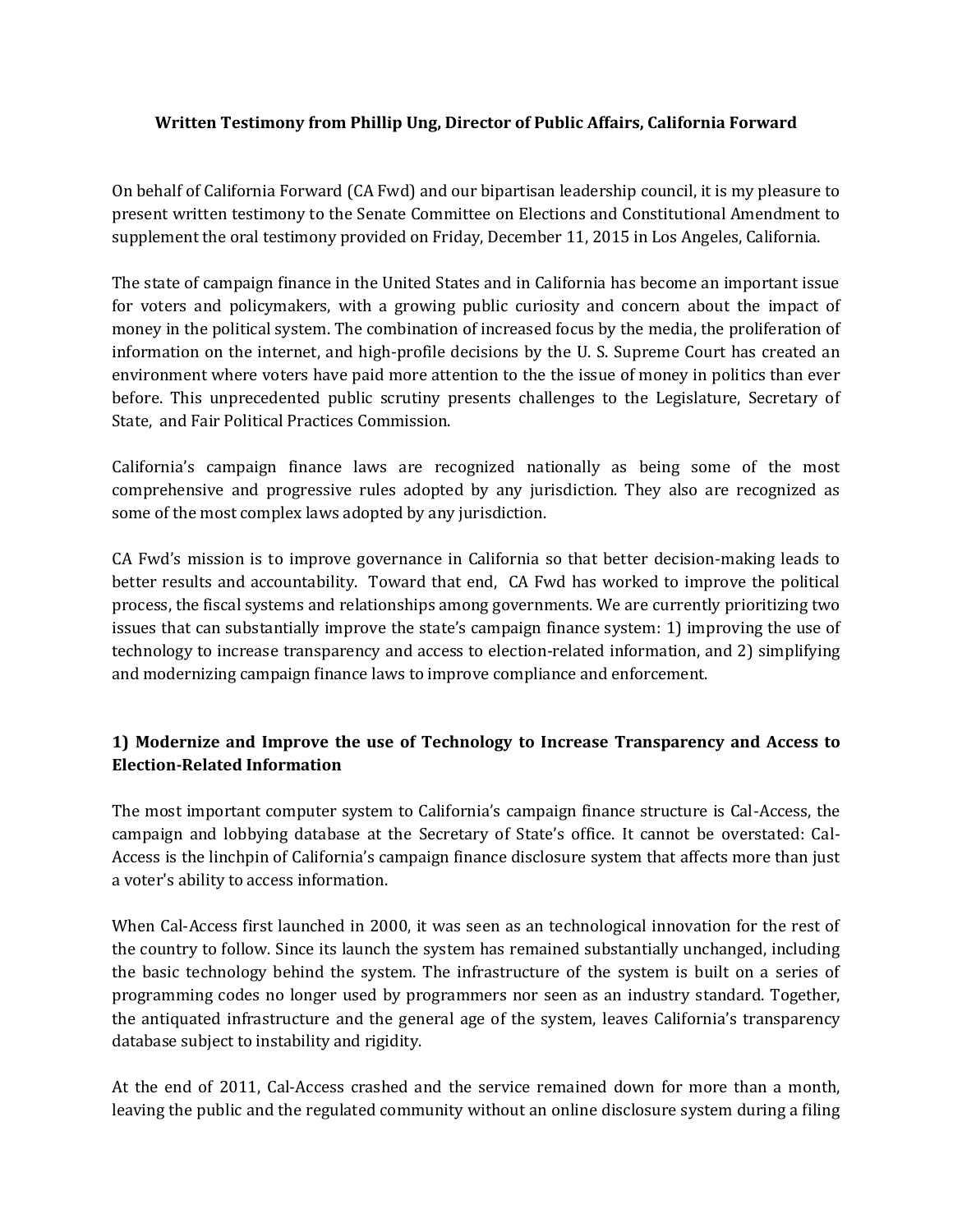period. One of the challenges facing the Secretary of State's office was finding IT professionals who understood and could work with the antiquated coding language.

The Cal-Access system has since been fixed and is stable, however it remains in a state that prevents any possible changes to the system. This new rigidity has led to the Legislature and the Commission to develop new laws and, consequently, new forms that are submitted directly to the Commission and not disclosed online through the Secretary of State. Additionally, the inability to make changes to forms in the online system has prevented the FPPC from streamlining and simplifying forms.

It is not all bad news. Under Secretary Debra Bowen, a coalition of media, good government groups (including CA Fwd and California Common Cause), and civic hackers joined together to lobby for the release of the raw campaign finance and lobbying data held within the Cal-Access system. That open data victory opened up numerous opportunities for innovation. MapLight, who has recently partnered with Secretary of State Padilla to launch PowerSearch, was able to build that application on open data. The Sacramento Bee has built advanced data visualizations to help readers understand complex campaign finance stories.

The data being released by Cal-Access was a step in the right direction. The data, however, has been described as flawed and "dirty." CA Fwd believes a new Cal-Access system with open data in mind from the very beginning can open up a plethora new innovations and application to better serve the public.

CA Fwd supports Secretary of State Alex Padilla and FPPC chair Jodi Remke as they work together to add tools to assist voters in navigating the data within the Cal-Access database. We also applaud their efforts at making the system a priority for their respective agencies.

CA Fwd convened the Cal-Access Working Group in 2014 to facilitate discussion, discover ideas, gather information, and recommend solutions to modernize California's next generation disclosure system. The Working Group is composed of stakeholders from the private, public, and nonprofit sectors.

CA Fwd also is a co-convener -- alongside Common Cause, California Business Roundtable, and California Labor Federation -- of the Political Reform and Moderation (PRAM) coalition that Kathay Feng, executive director of California Common Cause, can elaborate on. One of the major area of interest in the PRAM discussions is the modernization of the Cal-Access system.

California Forward strongly encourages the Legislature to place the modernization of Cal-Access on the top of the campaign finance priority list. The future of California's campaign finance transparency depends on a system prepared for the changing campaign finance landscape. A new system would result in improved access, streamlined requirements, and a flexible system that could adapt to the changing public policy landscape.